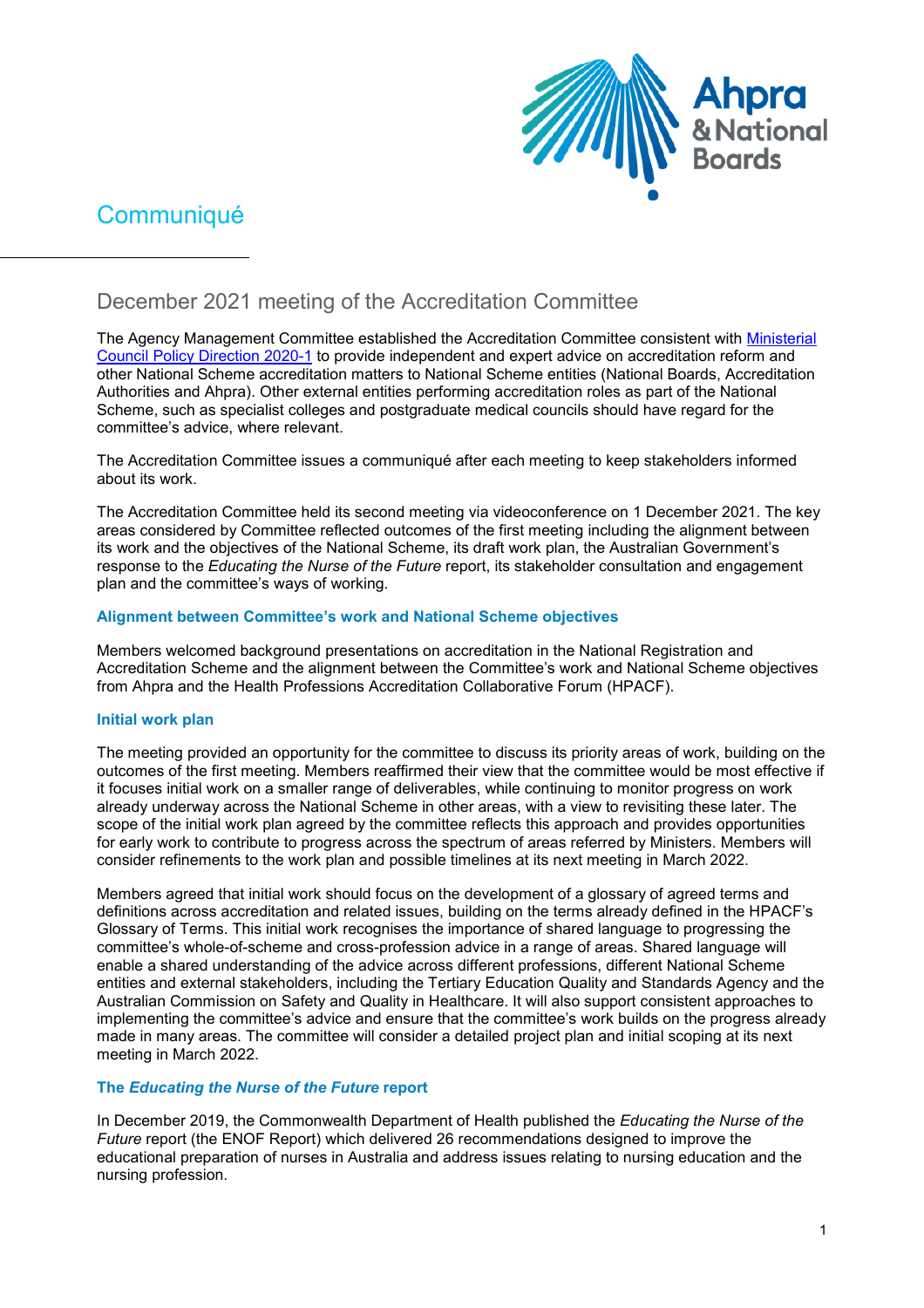The Nursing and Midwifery Board of Australia (NMBA) and the nursing and midwifery accreditation authority the Australian Nursing and Midwifery Accreditation Council (ANMAC) were given responsibility (jointly or separately) for a significant number of the recommendations. The NMBA and ANMAC jointly reviewed the recommendations and together with Ahpra in May 2020, provided a formal response to the ENOF Report to the Commonwealth Chief Nursing and Midwifery Officer.

In September 2021, the Commonwealth Government released the *Australian Government response to the independent review of nursing education*. In its response, the Government noted four recommendations address similar issues to recommendations in the Accreditation Systems Review final report and the areas of work that Health Ministers referred to the committee.

Members discussed the potential alignment between recommendations from the ENOF report and the committee's initial work plan. Members agreed to consider the recommendations from the ENOF report as the committee's work progresses.

#### **Stakeholder consultation and engagement**

The committee recognises the importance of stakeholder engagement to ensuring that its advice is informed by the best available evidence and reflects the relevant expertise of stakeholders. Members considered and agreed a draft framework for the committee's stakeholder consultation and engagement and affirmed their commitment to respectful, meaningful, open and inclusive engagement with stakeholders who have an interest in or are impacted by its work. Members agreed to develop a comprehensive list of stakeholders who would be consulted as the committee progresses its work.

#### **Ways of working**

Members agreed to a document outlining the committee's ways of working, as a basis for establishing shared expectations among committee members about key aspects of the committee's operations. Members agreed to a set of values to underpin the committee's ways of working, relationships within and outside the committee, and key procedures for meeting arrangements.

#### **Next meeting**

The next meeting of the Accreditation Committee will be held in March 2022.

#### **More information**

Questions about the work of the Committee may be directed to the secretariat via email to: [AHPRA.Secretariat@ahpra.gov.au.](mailto:AHPRA.Secretariat@ahpra.gov.au)

#### **Meeting attendees**

#### **Members**

| Professor Andrew Wilson           | Independent Chair                                            |
|-----------------------------------|--------------------------------------------------------------|
| Professor Maree O'Keefe           | Accreditation / education expert                             |
| Dr Helen Gniel                    | Tertiary Education Quality and Standards Agency (TEQSA)      |
| Emeritus Professor Ian Wronski AO | Universities Australia                                       |
| Ms Narelle Mills                  | Health Professions Accreditation Collaborative Forum (HPACF) |
| Professor Brian Jolly             | <b>HPACF</b>                                                 |
| Dr Susan Young                    | <b>Agency Management Committee</b>                           |
| Mr Brett Simmonds                 | National Boards representative                               |
| Ms Deborah Frew                   | Jurisdictional representative                                |
| Mrs Kay Leatherland               | Private healthcare employer                                  |
|                                   |                                                              |

#### **Ahpra**

| Mr Martin Fletcher | Chief Executive Officer, Ahpra          |
|--------------------|-----------------------------------------|
| Mr Chris Robertson | Executive Director, Strategy and Policy |